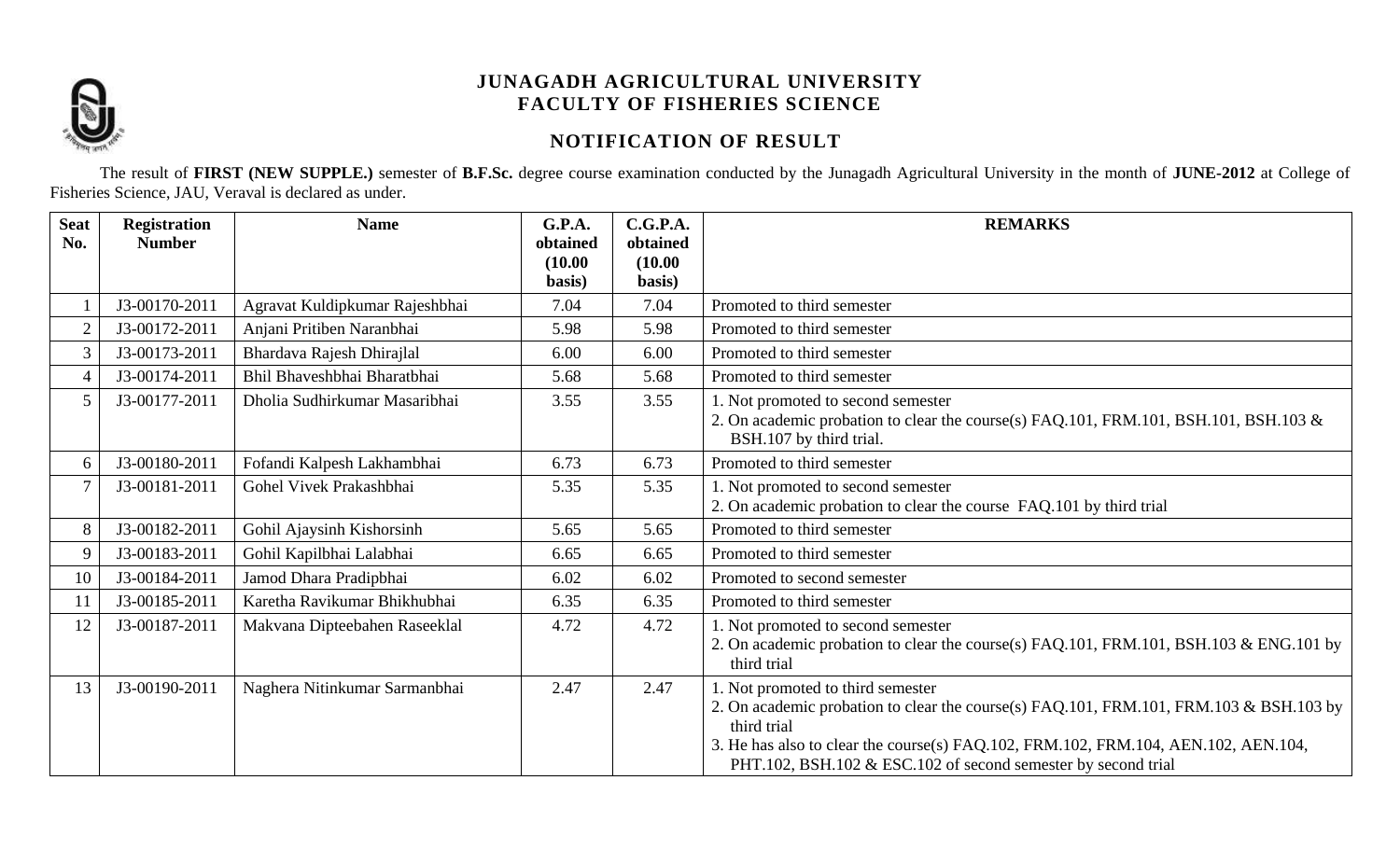| 14 | J3-00191-2011 | Parmar Sudhir Keshubhai          | 6.38 | 6.38 | Promoted to third semester                                                                                                                                                                                                                                          |
|----|---------------|----------------------------------|------|------|---------------------------------------------------------------------------------------------------------------------------------------------------------------------------------------------------------------------------------------------------------------------|
| 15 | J3-00192-2011 | Patadiya Dhaval Sureshbhai       | 7.39 | 7.39 | Promoted to third semester                                                                                                                                                                                                                                          |
| 16 | J3-00193-2011 | Patal Ashwin Ugabhai             | 6.09 | 6.09 | Promoted to third semester                                                                                                                                                                                                                                          |
| 17 | J3-00194-2011 | Pathan Farhankhan Ibrahimkhan    | 3.74 | 3.74 | 1. Not promoted to second semester<br>2. On academic probation to clear the course(s) FAQ.101, FRM.101, BSH.101, BSH.103 &<br>BSH.107 by third trial                                                                                                                |
| 18 | J3-00196-2011 | Rathod Gopalkumar Devsibhai      | 6.49 | 6.49 | Promoted to third semester                                                                                                                                                                                                                                          |
| 19 | J3-00197-2011 | Raval Jay Atulkumar              | 5.98 | 5.98 | Promoted to third semester                                                                                                                                                                                                                                          |
| 20 | J3-00198-2011 | Shingadiya Kalpesh Rameshchandra | 2.00 | 2.00 | 1. Not promoted to second semester<br>2. On academic probation to clear the course(s) FAQ.101, FRM.101, FRM.103, AEN.101,<br>BSH.101 & BSH.107 by third trial                                                                                                       |
| 21 | J3-00199-2011 | Solanki Piyush Jiva              | 6.52 | 6.52 | Promoted to third semester                                                                                                                                                                                                                                          |
| 22 | J3-00202-2011 | Vadhel Nirali Pradipbhai         | 6.80 | 6.80 | Promoted to third semester                                                                                                                                                                                                                                          |
| 23 | J3-00203-2011 | Vadher Sanjay Vijaybhai          | 5.24 | 5.24 | 1. Not promoted to second semester<br>2. On academic probation to clear course FAQ.101 by third trial<br>3. He has to repeat course BSH.105 by third trial as $\&$ when the same are offered                                                                        |
| 24 | J3-00204-2011 | Vadher Umesh Ramsibhai           | 0.49 | 0.49 | 1. Not promoted to second semester<br>2. On academic probation to clear course(s) FAQ.101, FRM.101, FRM.103, BSH.101,<br>BSH.103, BSH.107 & ENG.101 by third trial<br>3. He has to repeat course AEN.101 & BSH.105 by third trial as $\&$ when the same are offered |
| 25 | J3-00166-2010 | Vanavi Rajesh Jayantilal         | 5.50 | 5.50 | Promoted to second semester                                                                                                                                                                                                                                         |

No. JAU / REG / EXAM / T-5 / 4919-21 / 2012 **REGISTRAR** Date: 06 / 08 / 2012

- 1. The Principal & Dean, College of Fisheries Science, J.A.U., Veraval (5 copies).
- 2. The Director of Students' Welfare, JAU, Junagadh.
- 3. Table-4 of this office.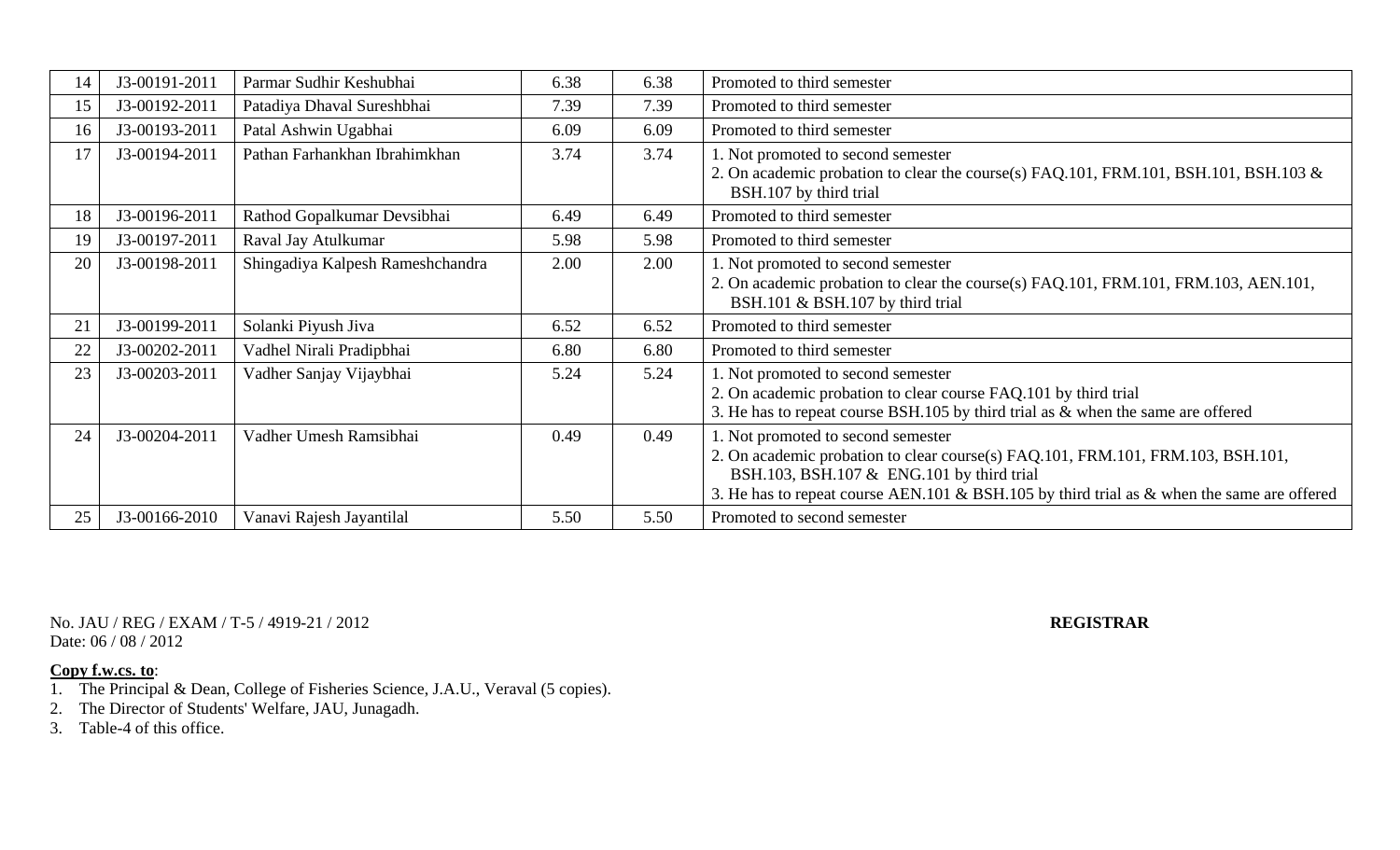

# **NOTIFICATION OF RESULT**

The result of **SECOND (NEW REGU.)** semester of **B.F.Sc.** degree course examination conducted by the Junagadh Agricultural University in the month of **JUNE-2012** at College of Fisheries Science, JAU, Veraval is declared as under.

| <b>Seat</b>    | <b>Registration</b> | <b>Name</b>                 | G.P.A.   | <b>O.G.P.A.</b> | <b>REMARKS</b>                                                                                |
|----------------|---------------------|-----------------------------|----------|-----------------|-----------------------------------------------------------------------------------------------|
| No.            | <b>Number</b>       |                             | obtained | obtained        |                                                                                               |
|                |                     |                             | (10.00)  | (10.00)         |                                                                                               |
|                |                     |                             | basis)   | basis)          |                                                                                               |
|                | J3-00170-2011       | Agravat Kuldipkumar         | 6.17     | 6.57            | Promoted to third semester                                                                    |
|                |                     | Rajeshbhai                  |          |                 |                                                                                               |
| $\overline{2}$ | J3-00171-2011       | Anjali Pushp                | 8.93     | 8.96            | Promoted to third semester                                                                    |
| 3              | J3-00172-2011       | Anjani Pritiben Naranbhai   | 5.24     | 5.58            | 1. Promoted to third semester                                                                 |
|                |                     |                             |          |                 | 2. On academic probation to clear the course(s) FRM.102, FRM.104, AEN.102 & PHT.102 by second |
|                |                     |                             |          |                 | trial                                                                                         |
| 4              | J3-00173-2011       | Bhardava Rajesh Dhirajlal   | 5.74     | 5.86            | 1. Promoted to third semester                                                                 |
|                |                     |                             |          |                 | 2. On academic probation to clear the course BSH.102 by second trial                          |
| 5              | J3-00174-2011       | Bhil Bhaveshbhai Bharatbhai | 4.83     | 5.22            | 1. Promoted to third semester                                                                 |
|                |                     |                             |          |                 | 2. On academic probation to clear the course(s) FAQ.102, FRM.102, FRM.104 & PHT.102 by second |
|                |                     |                             |          |                 | trial                                                                                         |
| 6              | J3-00138-2010       | Chauhan Moin Basirbhai      | 6.22     | 5.90            | 1. Promoted to third semester                                                                 |
|                |                     |                             |          |                 | 2. On academic probation to clear the course FRM.104 by second trial                          |
|                | J3-00175-2011       | Chauhan Yashodhankumar      | 7.84     | 7.86            | Promoted to third semester                                                                    |
|                |                     | Hareshkumar                 |          |                 |                                                                                               |
| 8              | J3-00179-2011       | Divya Mol K.K               | 8.72     | 8.75            | Promoted to third semester                                                                    |
| 9              | J3-00180-2011       | Fofandi Kalpesh Lakhambhai  | 6.36     | 6.53            | Promoted to third semester                                                                    |
| 10             | J3-00182-2011       | Gohil Ajaysinh Kishorsinh   | 5.24     | 5.43            | 1. Promoted to third semester                                                                 |
|                |                     |                             |          |                 | 2. On academic probation to clear the course(s) FAQ.102, FRM.104 & PHT.102 by second trial    |
| 11             | J3-00183-2011       | Gohil Kapilbhai Lalabhai    | 5.70     | 6.13            | 1. Promoted to third semester                                                                 |
|                |                     |                             |          |                 | 2. On academic probation to clear the course(s) FAQ.102 & FRM.102 by second trial             |
| 12             | J3-00185-2011       | Karetha Ravikumar           | 5.60     | 5.95            | 1. Promoted to third semester                                                                 |
|                |                     | Bhikhubhai                  |          |                 | 2. On academic probation to clear the course(s) FAQ.102, FRM.104 & AEN.102 by second trial    |
| 13             | J3-00186-2011       | Khaniya Anil Rameshbhai     | 5.72     | 6.09            | Promoted to third semester                                                                    |
| 14             | J3-00189-2011       | Muchhaliya Kuldipkumar      | 7.07     | 6.97            | Promoted to third semester                                                                    |
|                |                     | Jesukhbhai                  |          |                 |                                                                                               |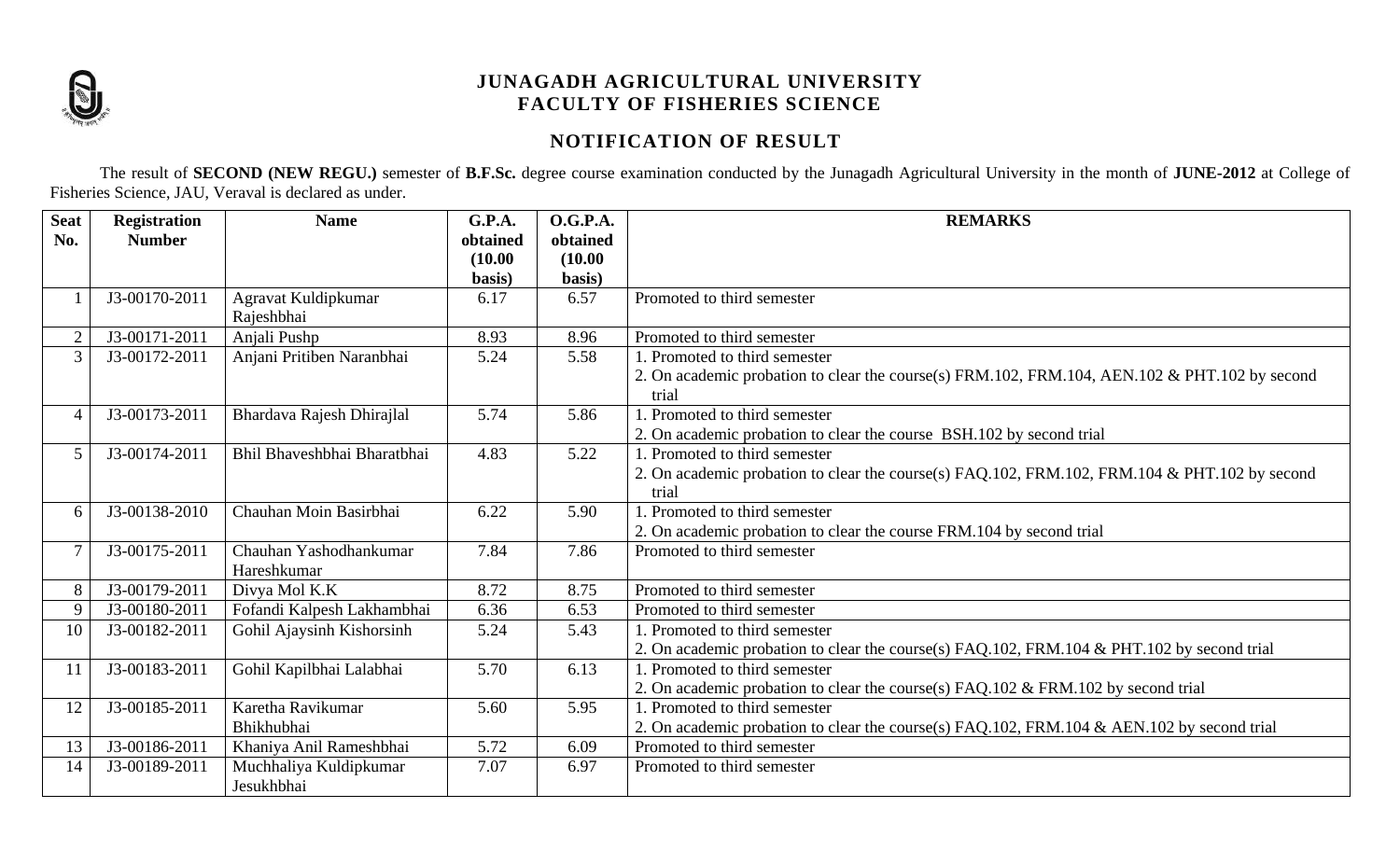| 15 | J3-00190-2011 | Naghera Nitinkumar          | 0.00 | 1.13 | 1. Not promoted to third semester                                                                    |
|----|---------------|-----------------------------|------|------|------------------------------------------------------------------------------------------------------|
|    |               | Sarmanbhai                  |      |      | 2. On academic probation to clear the course(s) FAQ.102, FRM.102, FRM.104, AEN.102, AEN.104,         |
|    |               |                             |      |      | PHT.102, BSH.102 & ESC.102 by second trial                                                           |
|    |               |                             |      |      | 3. He has also to clear the course(s) FAQ.101, FRM.101, FRM.103 & BSH.103 of first semester by third |
|    |               |                             |      |      | trial                                                                                                |
| 16 | J3-00191-2011 | Parmar Sudhir Keshubhai     | 5.09 | 5.68 | 1. Promoted to third semester                                                                        |
|    |               |                             |      |      | 2. On academic probation to clear the course(s) FAQ.102, FRM.104, PHT.102 & BSH.102 by second        |
|    |               |                             |      |      | trial                                                                                                |
| 17 | J3-00192-2011 | Patadiya Dhaval Sureshbhai  | 7.03 | 7.20 | Promoted to third semester                                                                           |
| 18 | J3-00193-2011 | Patal Ashwin Ugabhai        | 5.66 | 5.85 | 1. Promoted to third semester                                                                        |
|    |               |                             |      |      | 2. On academic probation to clear the course(s) FAQ.102 & FRM.104 by second trial                    |
| 19 | J3-00195-2011 | Pathan Juned Javed          | 6.77 | 6.89 | Promoted to third semester                                                                           |
| 20 | J3-00196-2011 | Rathod Gopalkumar Devsibhai | 6.74 | 6.63 | Promoted to third semester                                                                           |
| 21 | J3-00126-2009 | Rathod Vishnukumar          | 3.60 | 4.43 | 1. Not promoted to third semester                                                                    |
|    |               | Nanjibhai                   |      |      | 2. On academic probation to clear the course(s) FAQ.102, FRM.102, FRM.104, AEN.102, AEN.104,         |
|    |               |                             |      |      | PHT.102 & BSH.102 by second trial                                                                    |
| 22 | J3-00197-2011 | Raval Jay Atulkumar         | 5.83 | 5.90 | . Promoted to third semester                                                                         |
|    |               |                             |      |      | 2. On academic probation to clear the course FAQ.102 by second trial                                 |
| 23 | J3-00128-2009 | Shrimali Lomeshkumar        | 5.56 | 5.55 | 1. Promoted to third semester                                                                        |
|    |               | Pravinkumar                 |      |      | 2. On academic probation to clear the course(s) FRM.104 & PHT.102 by second trial                    |
| 24 | J3-00199-2011 | Solanki Piyush Jiva         | 5.68 | 6.07 | Promoted to third semester                                                                           |
| 25 | J3-00200-2011 | Sonia                       | 8.91 | 8.97 | Promoted to third semester                                                                           |
| 26 | J3-00201-2011 | Tandel Jitendrakumar        | 6.52 | 6.64 | Promoted to third semester                                                                           |
|    |               | Thakorbhai                  |      |      |                                                                                                      |
| 27 | J3-00202-2011 | Vadhel Nirali Pradipbhai    | 6.72 | 6.76 | Promoted to third semester                                                                           |

No. JAU / REG / EXAM / T-5 / 4922-24 / 2012 **REGISTRAR** Date: 06 / 08 / 2012

- 1. The Principal & Dean, College of Fisheries Science, J.A.U., Veraval (5 copies).
- 2. The Director of Students' Welfare, JAU, Junagadh.
- 3. Table-4 of this office.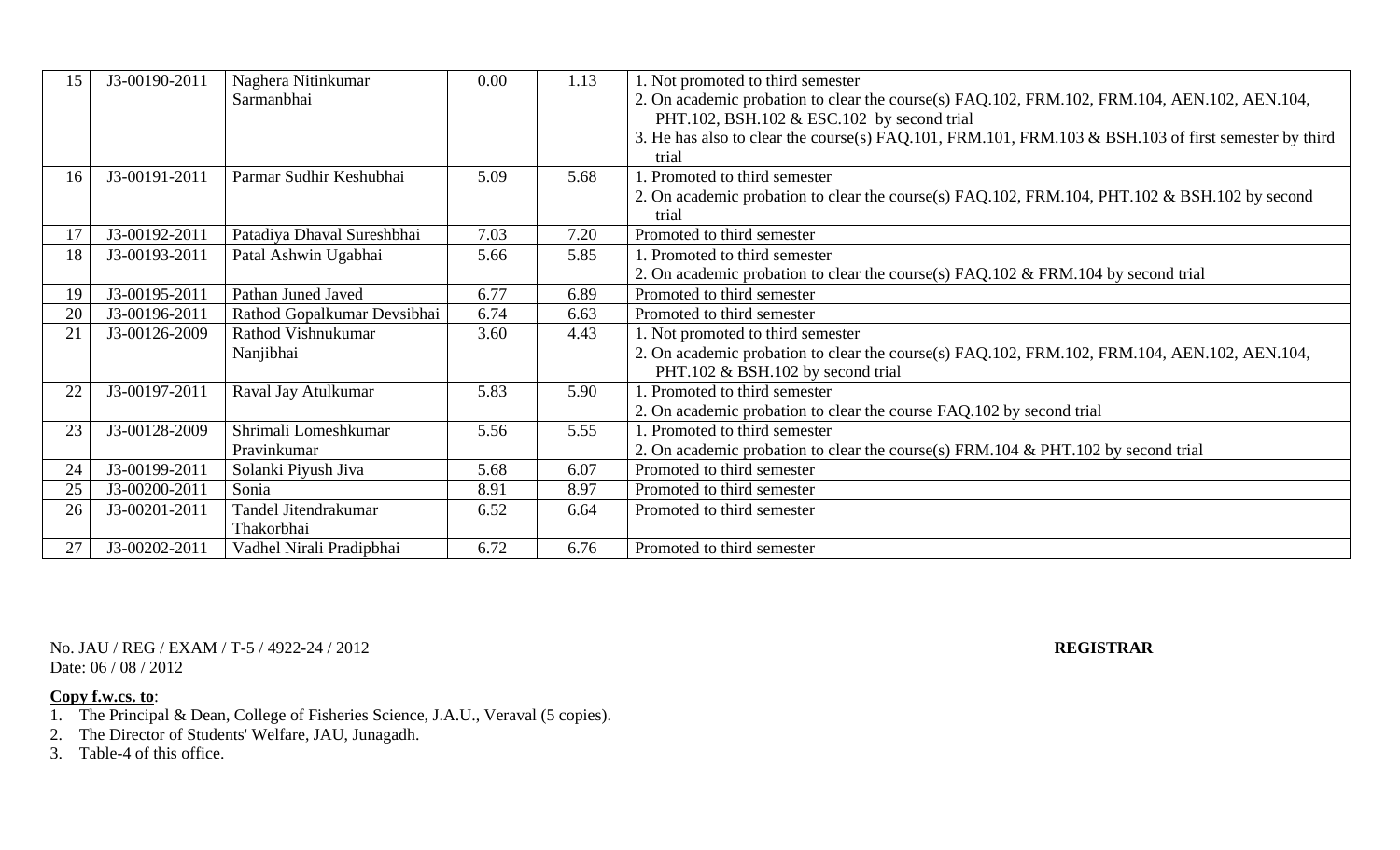

## **NOTIFICATION OF RESULT**

The result of **THIRD (NEW SUPPLE.)** semester of **B.F.Sc.** degree course examination conducted by the Junagadh Agricultural University in the month of **JUNE-2012** at College of Fisheries Science, JAU, Veraval is declared as under.

| <b>Seat</b> | <b>Registration</b> | <b>Name</b>                 | G.P.A.   | <b>O.G.P.A.</b> | <b>REMARKS</b>                                                                               |
|-------------|---------------------|-----------------------------|----------|-----------------|----------------------------------------------------------------------------------------------|
| No.         | <b>Number</b>       |                             | obtained | obtained        |                                                                                              |
|             |                     |                             | (10.00)  | (10.00)         |                                                                                              |
|             |                     |                             | basis)   | basis)          |                                                                                              |
|             | J3-00136-2010       | Bhadresa Ronak Damodarbhai  | 5.43     | 5.52            | Promoted to fourth semester                                                                  |
|             | J3-00082-2008       | Fofandi Riddhi Govindbhai   | 5.04     | 5.21            | 1. Not promoted to fifth semester                                                            |
|             |                     |                             |          |                 | 2. On academic probation to clear the course(s) FAQ.203 & AEN.201 by third trial             |
|             |                     |                             |          |                 | 3. He has also to clear the course FAQ.202, FAQ.206, PHT.204 & BSH.202 of fourth semester by |
|             |                     |                             |          |                 | second trial                                                                                 |
|             | J3-00144-2010       | Gohil Dilipsinh Balvantsinh | 6.28     | 6.02            | Promoted to fifth semester                                                                   |
|             | J3-00088-2008       | Makrani Aunraza Abdulkarim  | 5.97     | 5.68            | Promoted to fifth semester                                                                   |
|             | J3-00125-2009       | Rathod Vinaykumar           | 5.15     | 5.28            | 1. Not promoted to fourth semester                                                           |
|             |                     | Dhanjibhai                  |          |                 | 2. On academic probation to clear the course(s) $FAQ.203 \& AEN.201$ by third trial          |
|             | J3-00129-2009       | Solanki Ravikumar           | 5.85     | 5.50            | Promoted to fifth semester                                                                   |
|             |                     | Meghajibhai                 |          |                 |                                                                                              |

No. JAU / REG / EXAM / T-5 / 4925-27 / 2012 **REGISTRAR** Date: 06 / 08 / 2012

- 1. The Principal & Dean, College of Fisheries Science, J.A.U., Veraval (5 copies).
- 2. The Director of Students' Welfare, JAU, Junagadh.
- 3. Table-4 of this office.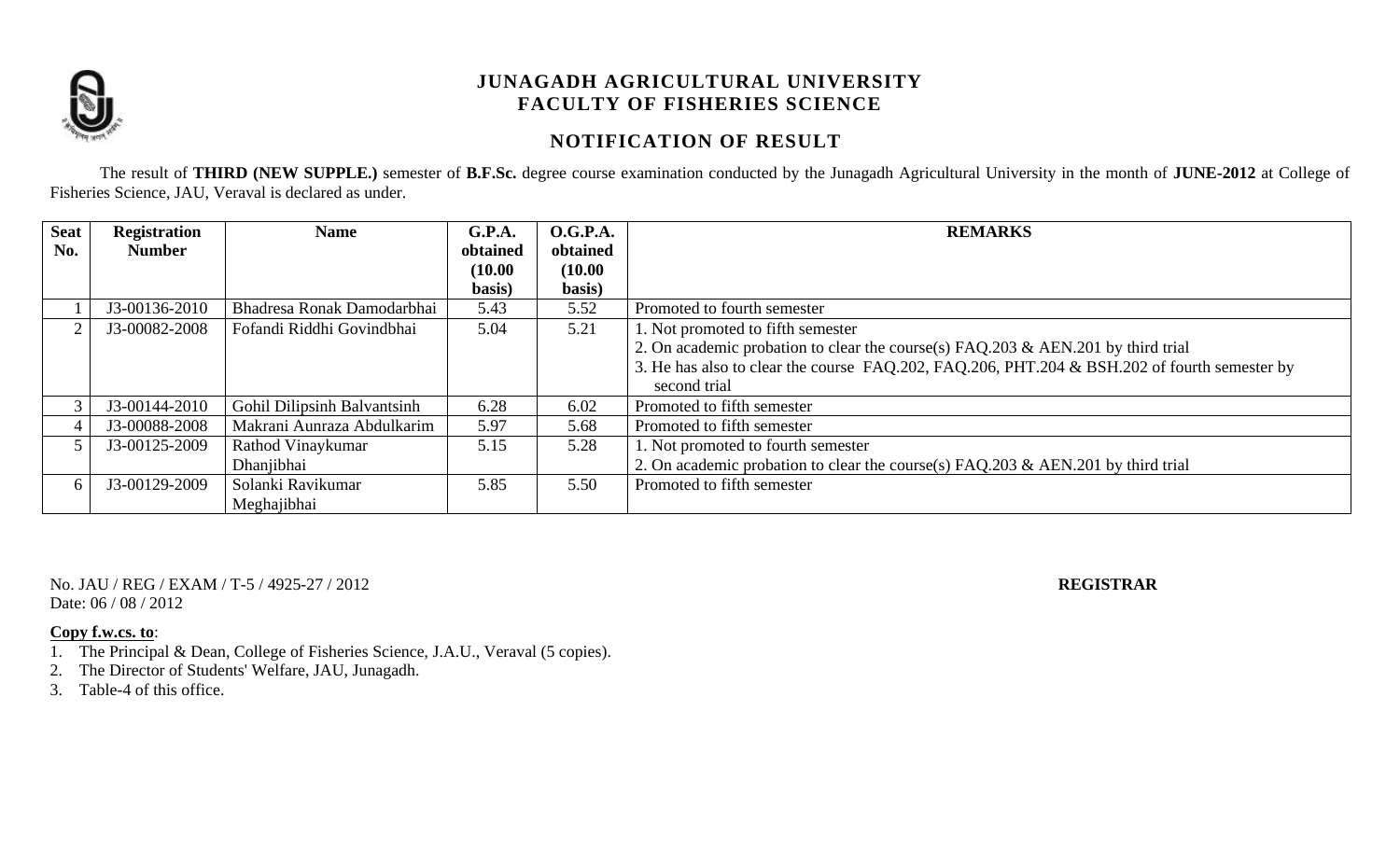

# **NOTIFICATION OF RESULT**

The result of **FOURTH (NEW REGU.)** semester of **B.F.Sc.** degree course examination conducted by the Junagadh Agricultural University in the month of **JUNE-2012** at College of Fisheries Science, JAU, Veraval is declared as under.

| <b>Seat</b>    | <b>Registration</b> | <b>Name</b>                 | G.P.A.   | <b>O.G.P.A.</b> | <b>REMARKS</b>                                                                                |
|----------------|---------------------|-----------------------------|----------|-----------------|-----------------------------------------------------------------------------------------------|
| No.            | <b>Number</b>       |                             | obtained | obtained        |                                                                                               |
|                |                     |                             | (10.00)  | (10.00)         |                                                                                               |
|                |                     |                             | basis)   | basis)          |                                                                                               |
|                | J3-00139-2010       | Chavda Hetal Khimjibhai     | 7.20     | 7.85            | Promoted to fifth semester                                                                    |
| $\overline{2}$ | J3-00082-2008       | Fofandi Riddhi Govindbhai   | 4.19     | 4.97            | 1. Not promoted to fifth semester                                                             |
|                |                     |                             |          |                 | 2. On academic probation to clear the course(s) FAQ.202, FAQ.206, PHT.204 & BSH.202 by second |
|                |                     |                             |          |                 | trial.                                                                                        |
|                |                     |                             |          |                 | 3. He has also to clear the course FAQ.203 & AEN.201 of third semester by third trial         |
| 3              | J3-00143-2010       | Fofandi Yogesh Nagindas     | 6.24     | 6.11            | Promoted to fifth semester                                                                    |
| 4              | J3-00144-2010       | Gohil Dilipsinh Balvantsinh | 6.12     | 6.05            | Promoted to fifth semester                                                                    |
| 5              | J3-00146-2010       | Lakhadhir Dipeeka           | 7.24     | 6.92            | Promoted to fifth semester                                                                    |
|                |                     | Dineshbhai                  |          |                 |                                                                                               |
| 6              | J3-00088-2008       | Makrani Aunraza Abdulkarim  | 5.59     | 5.66            | . Promoted to fifth semester                                                                  |
|                |                     |                             |          |                 | 2. On academic probation to clear the course(s) FAQ.202 & PHT.204 by second trial             |
|                | J3-00148-2010       | Masani Milan Nagindas       | 7.36     | 7.52            | Promoted to fifth semester                                                                    |
| 8              | J3-00150-2010       | Mori Yogeshkumar            | 7.04     | 7.15            | Promoted to fifth semester                                                                    |
|                |                     | Abhesingh                   |          |                 |                                                                                               |
| 9              | J3-00152-2010       | Panja Tehseen Hamid         | 7.61     | 7.77            | Promoted to fifth semester                                                                    |
| 10             | J3-00156-2010       | Raju Ram                    | 7.94     | 8.35            | Promoted to fifth semester                                                                    |
|                | J3-00160-2010       | Sakshi Kumari               | 6.60     | 6.86            | Promoted to fifth semester                                                                    |
| 12             | J3-00163-2010       | Shibli Shailendra           | 8.24     | 8.75            | Promoted to fifth semester                                                                    |
| 13             | J3-00164-2010       | Shyam Kumar                 | 7.54     | 8.16            | Promoted to fifth semester                                                                    |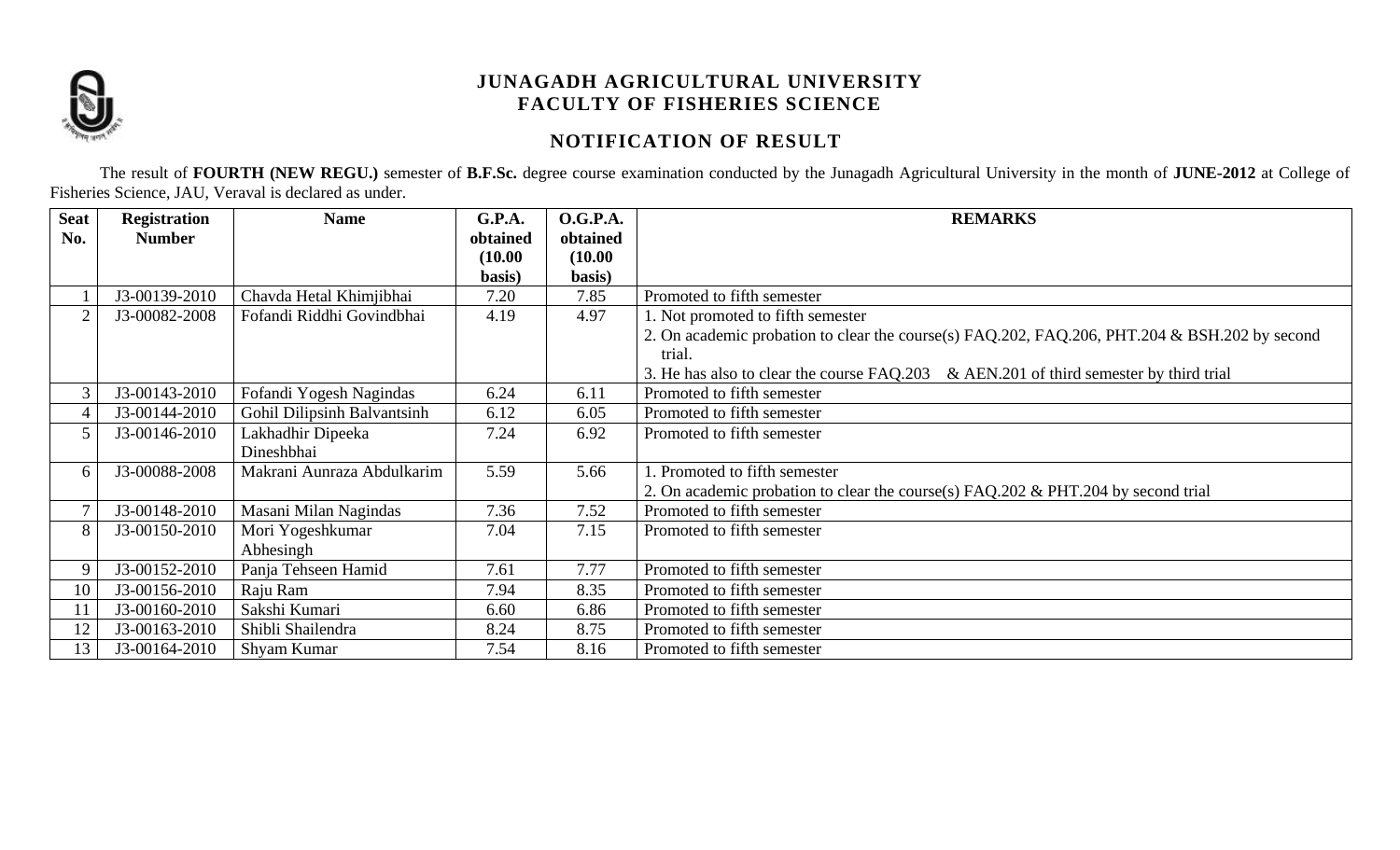|                 | I3-00165-2010 | Sisodia Anju Aligbhai     | 6.05 | 6.13 | Promoted to fifth semester                                                           |
|-----------------|---------------|---------------------------|------|------|--------------------------------------------------------------------------------------|
|                 | J3-00129-2009 | Solanki Ravikumar         | 5.24 | 44.ز | . Promoted to fifth semester                                                         |
|                 |               | Meghajibhai               |      |      | 2. On academic probation to clear the course(s) $FAO.202 \& BSH.202$ by second trial |
| 16              | J3-00167-2010 | Vasava Rajesh Jayantibhai | 6.22 | 6.32 | Promoted to fifth semester                                                           |
|                 | J3-00168-2010 | <b>Vikas</b>              | 6.87 | 6.73 | Promoted to fifth semester                                                           |
| 18 <sub>1</sub> | J3-00169-2010 | Vyas Upasana Dhirajlal    | 7.60 | 7.33 | Promoted to fifth semester                                                           |

No. JAU / REG / EXAM / T-5 / 4928-30 / 2012 **REGISTRAR** Date: 06 / 08 / 2012

- 1. The Principal & Dean, College of Fisheries Science, J.A.U., Veraval (5 copies).
- 2. The Director of Students' Welfare, JAU, Junagadh.
- 3. Table-4 of this office.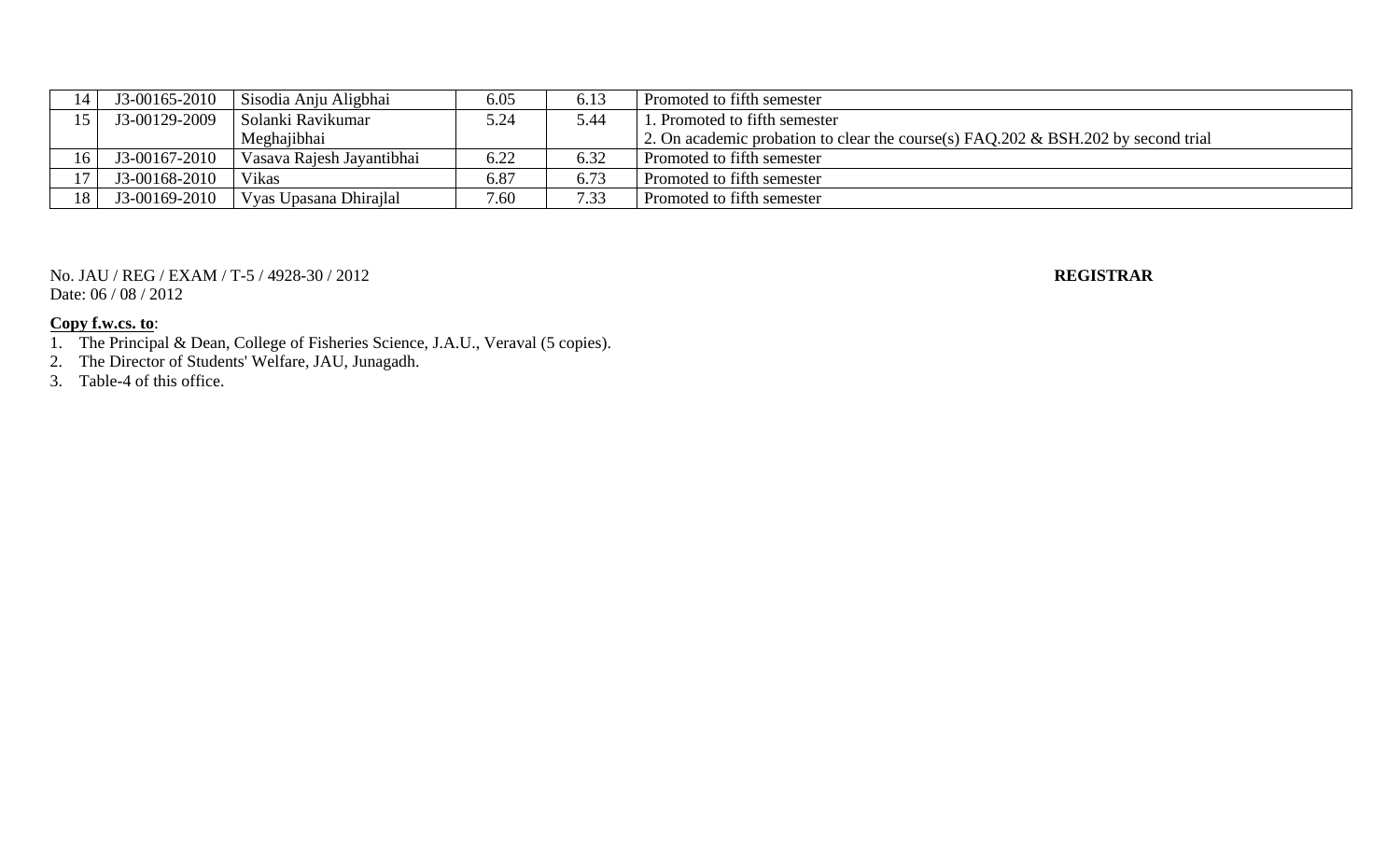

## **NOTIFICATION OF RESULT**

The result of **FIFTH (NEW SUPPLE.)** semester of **B.F.Sc.** degree course examination conducted by the Junagadh Agricultural University in the month of **JUNE-2012** at College of Fisheries Science, JAU, Veraval is declared as under.

| <b>Seat</b> | <b>Registration</b> | <b>Name</b>          | G.P.A.          | <b>O.G.P.A.</b> | <b>REMARKS</b>               |
|-------------|---------------------|----------------------|-----------------|-----------------|------------------------------|
| No.         | <b>Number</b>       |                      | obtained (10.00 | obtained (10.00 |                              |
|             |                     |                      | basis)          | basis)          |                              |
|             | J3-00102-2009       | Bhetariya Geetaben   | 6.10            | 5.95            | Promoted to seventh semester |
|             |                     | Parabatbhai          |                 |                 |                              |
| ∠           | J3-00119-2009       | Parmar Amit Rudabhai | 6.07            | 5.80            | Promoted to seventh semester |
|             | J3-00127-2009       | Shemsa Gharib Bilal  | 5.77            | 5.54            | Promoted to seventh semester |

No. JAU / REG / EXAM / T-5 / 4931-33 / 2012 **REGISTRAR** Date: 06 / 08 / 2012

#### **Copy f.w.cs. to**:

1. The Principal & Dean, College of Fisheries Science, J.A.U., Veraval (5 copies).

2. The Director of Students' Welfare, JAU, Junagadh.

3. Table-4 of this office.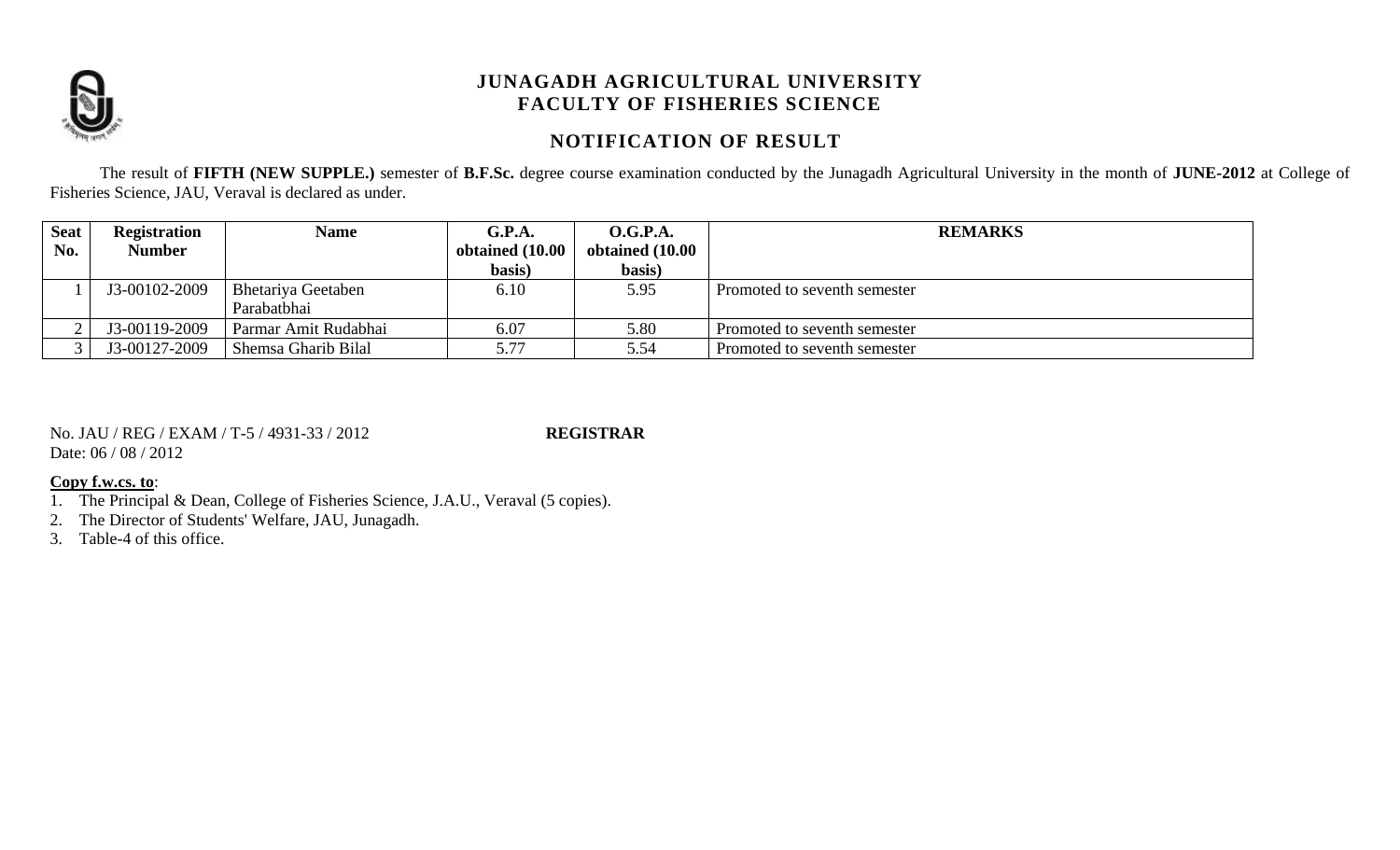

# **NOTIFICATION OF RESULT**

The result of **SIXTH (NEW REGU.)** semester of **B.F.Sc.** degree course examination conducted by the Junagadh Agricultural University in the month of **JUNE-2011** at College of Fisheries Science, JAU, Veraval is declared as under.

| <b>Seat</b> | <b>Registration</b> | <b>Name</b>                      | G.P.A.   | <b>O.G.P.A.</b> | <b>REMARKS</b>               |
|-------------|---------------------|----------------------------------|----------|-----------------|------------------------------|
| No.         | <b>Number</b>       |                                  | obtained | obtained        |                              |
|             |                     |                                  | (10.00)  | (10.00)         |                              |
|             |                     |                                  | basis)   | basis)          |                              |
|             | J3-00099-2009       | Ali Kassim Mohammed              | 7.04     | 6.12            | Promoted to seventh semester |
|             | J3-00100-2009       | Anand Kumar Verma                | 7.51     | 7.63            | Promoted to seventh semester |
|             | J3-00102-2009       | Bhetariya Geetaben Parabatbhai   | 6.35     | 6.02            | Promoted to seventh semester |
|             | J3-00103-2009       | Bishara Ali Juma                 | 7.91     | 7.90            | Promoted to seventh semester |
|             | J3-00105-2009       | Charan Kanudan Shambhudan        | 6.17     | 6.00            | Promoted to seventh semester |
| 6           | J3-00106-2009       | Chudasama Hemang Mohanbhai       | 6.49     | 6.54            | Promoted to seventh semester |
|             | J3-00107-2009       | Divaraniya Shantiben Vajshibhai  | 7.43     | 6.96            | Promoted to seventh semester |
|             | J3-00109-2009       | Halai Ramiz Razakbhai            | 7.10     | 6.85            | Promoted to seventh semester |
| 9           | J3-00110-2009       | Jaala Simba Khamisi              | 6.40     | 6.37            | Promoted to seventh semester |
| 10          | J3-00111-2009       | Joshi Dhairy Rajnikant           | 6.10     | 5.90            | Promoted to seventh semester |
|             | J3-00112-2009       | Katira Nareshbhai Nathabhai      | 6.88     | 6.44            | Promoted to seventh semester |
| 12          | J3-00113-2009       | Makvana Nayankumar Lakhamanbhai  | 6.18     | 6.22            | Promoted to seventh semester |
| 13          | J3-00114-2009       | Masani Bhavika Bachubhai         | 6.83     | 6.47            | Promoted to seventh semester |
| 14          | J3-00115-2009       | Mchanga Said Khamis              | 7.26     | 7.15            | Promoted to seventh semester |
| 15          | J3-00116-2009       | Mwadini Haji Vuai                | 6.75     | 6.04            | Promoted to seventh semester |
| 16          | J3-00118-2009       | Pampaniya Nirbhaykumar Arjanbhai | 6.79     | 6.71            | Promoted to seventh semester |
| 17          | J3-00119-2009       | Parmar Amit Rudabhai             | 6.42     | 5.90            | Promoted to seventh semester |
| 18          | J3-00120-2009       | Parmar Anirudhsinh Manojbhai     | 7.88     | 7.92            | Promoted to seventh semester |
| 19          | J3-00121-2009       | Parmar Ejaz A. Rahim             | 7.98     | 7.57            | Promoted to seventh semester |